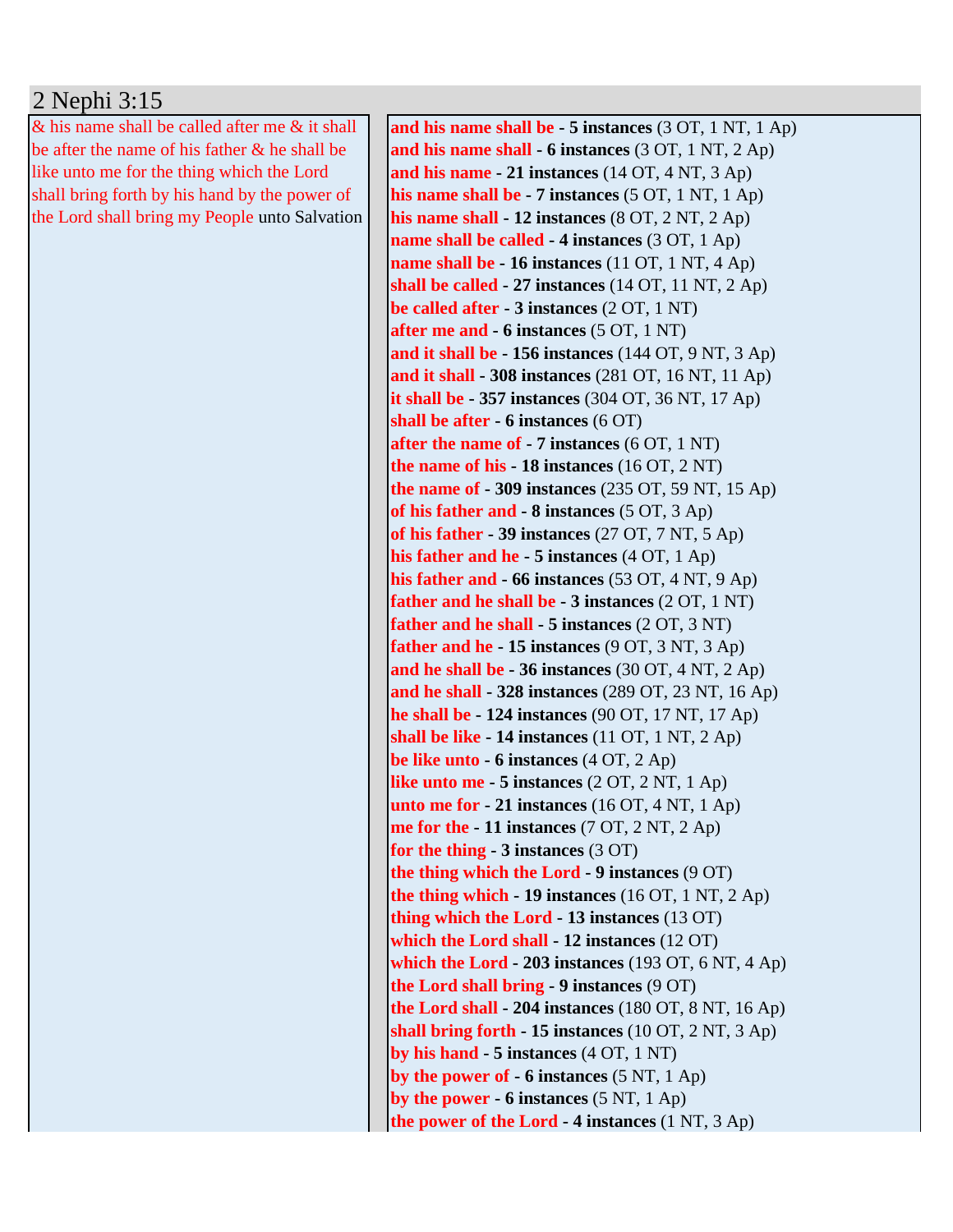| $\&$ his name shall be called after me $\&$ it shall<br>be after the name of his father & he shall be<br>like unto me for the thing which the Lord                                                                                                       | the power of the $-25$ instances (11 OT, 8 NT, 6 Ap)<br>the power of $-70$ instances (19 OT, 31 NT, 20 Ap)<br>power of the Lord - 4 instances (1 NT, 3 Ap)<br>power of the - 26 instances (11 OT, 8 NT, 7 Ap)<br>of the Lord shall - 38 instances (33 OT, 3 NT, 2 Ap)<br>of the Lord - 1942 instances (1607 OT, 137 NT, 198 Ap)<br><b>Deuteronomy 25:10</b> And his name shall be called in Israel, The house<br>of him that hath his shoe loosed. |
|----------------------------------------------------------------------------------------------------------------------------------------------------------------------------------------------------------------------------------------------------------|----------------------------------------------------------------------------------------------------------------------------------------------------------------------------------------------------------------------------------------------------------------------------------------------------------------------------------------------------------------------------------------------------------------------------------------------------|
| shall bring forth by his hand by the power of<br>the Lord shall bring my People unto Salvation                                                                                                                                                           |                                                                                                                                                                                                                                                                                                                                                                                                                                                    |
| $\&$ his name shall be called after me $\&$ it shall<br>be after the name of his father & he shall be<br>like unto me for the thing which the Lord<br>shall bring forth by his hand by the power of<br>the Lord shall bring my People unto Salvation     | <b>Isaiah 9:6</b> For unto us a child is born, unto us a son is given: and the<br>government shall be upon his shoulder: and his name shall be called<br>Wonderful, Counseller, The mighty God, The everlasting Father, The<br>Prince of Peace.                                                                                                                                                                                                    |
| $\&$ his name shall be called after me $\&$ it shall<br>be after the name of his father & he shall be<br>like unto me for the thing which the Lord<br>shall bring forth by his hand by the power of<br>the Lord shall bring my People unto Salvation     | Genesis 48:6 And thy issue, which thou begettest after them, shall be<br>thine, and shall be called after the name of their brethren in their<br>inheritance.                                                                                                                                                                                                                                                                                      |
| $\&$ his name shall be called after me $\&$ it shall<br>be after the name of his father $\&$ he shall be<br>like unto me for the thing which the Lord<br>shall bring forth by his hand by the power of<br>the Lord shall bring my People unto Salvation  | <b>Ezekiel 2:10</b> And he spread it before me; and it was written within and<br>without: and there was written therein lamentations, and mourning, and<br>woe.                                                                                                                                                                                                                                                                                    |
| & his name shall be called after me $\&$ it shall<br>be after the name of his father $\&$ he shall be<br>like unto me for the thing which the Lord<br>shall bring forth by his hand by the power of<br>the Lord shall bring my People unto Salvation     | 2 Esdras 4:48 So I stood, and saw, and, behold, an hot burning oven<br>passed by before me: and it happened that when the flame was gone by I<br>looked, and, behold, the smoke remained still.                                                                                                                                                                                                                                                    |
| & his name shall be called after me & it shall<br>be after the <b>name of</b> his father $\&$ he shall be<br>like unto me for the thing which the Lord<br>shall bring forth by his hand by the power of<br>the Lord shall bring my People unto Salvation | <b>Ezekiel 48:31</b> And the gates of the city shall be after the names of the<br>tribes of Israel: three gates northward; one gate of Reuben, one gate of<br>Judah, one gate of Levi.                                                                                                                                                                                                                                                             |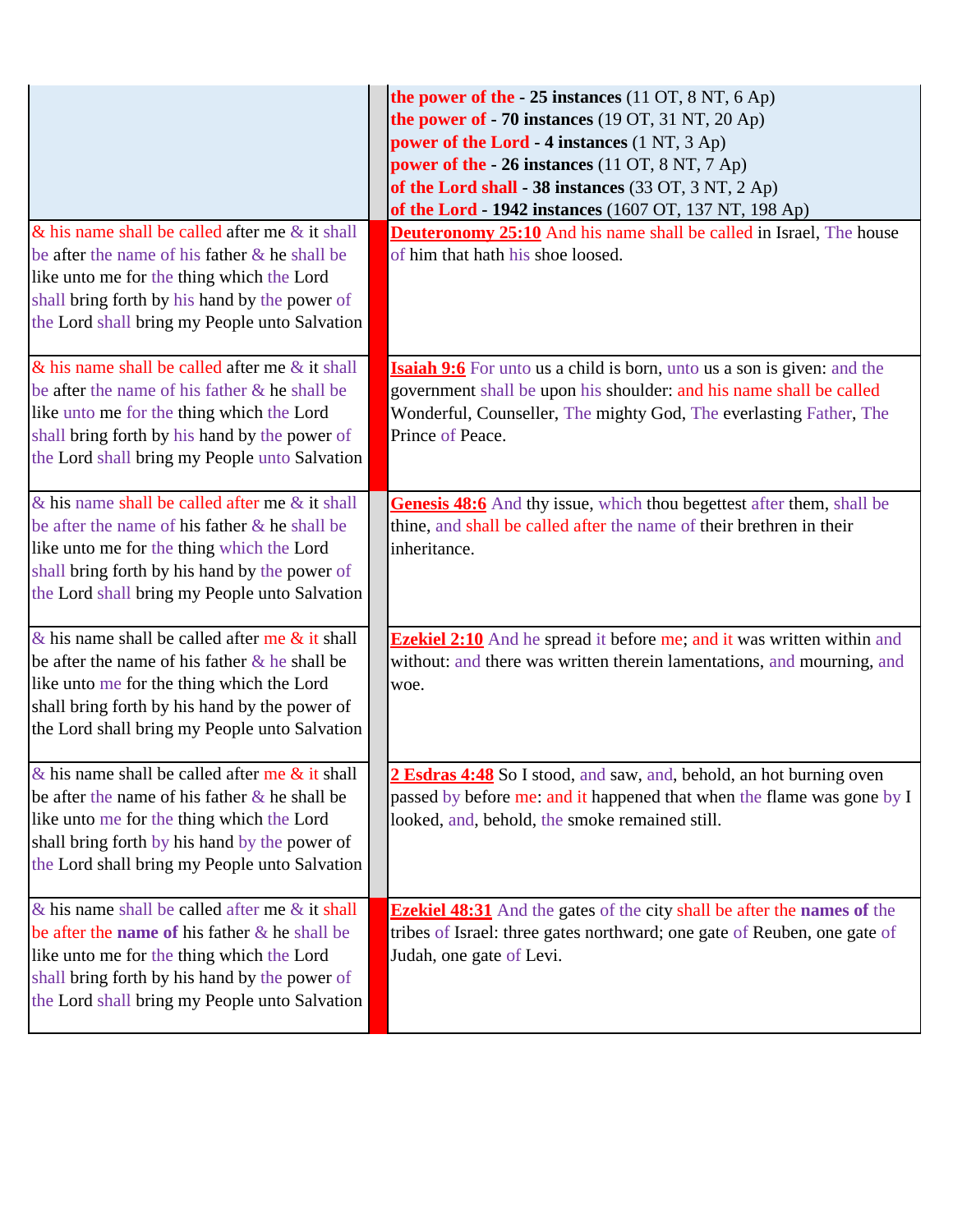| $\&$ his name shall be called after me $\&$ it shall<br>be after the name of his father & he shall be<br>like unto me for the thing which the Lord<br>shall bring forth by his hand by the power of<br>the Lord shall bring my People unto Salvation<br>$\&$ his name shall be called after me $\&$ it shall<br>be after the name of his father & he shall be<br>like unto me for the thing which the Lord | <b>Ezekiel 45:11</b> The ephah and the bath shall be of one measure, that the<br>bath may contain the tenth part of an homer, and the ephah the tenth part<br>of an homer: the measure thereof shall be after the homer.<br><b>Ezekiel 48:31</b> And the gates of the city shall be after the names of the<br>tribes of Israel: three gates northward; one gate of Reuben, one gate of<br>Judah, one gate of Levi. |
|------------------------------------------------------------------------------------------------------------------------------------------------------------------------------------------------------------------------------------------------------------------------------------------------------------------------------------------------------------------------------------------------------------|--------------------------------------------------------------------------------------------------------------------------------------------------------------------------------------------------------------------------------------------------------------------------------------------------------------------------------------------------------------------------------------------------------------------|
| shall bring forth by his hand by the power of<br>the Lord shall bring my People unto Salvation                                                                                                                                                                                                                                                                                                             |                                                                                                                                                                                                                                                                                                                                                                                                                    |
| & his name shall be called after me & it shall<br>be after the name of his father $\&$ he shall be<br>like unto me for the thing which the Lord<br>shall bring forth by his hand by the power of<br>the Lord shall bring my People unto Salvation                                                                                                                                                          | <b>Luke 1:59</b> And it came to pass, that on the eighth day they came to<br>circumcise the child; and they called him Zacharias, after the name of his<br>father.                                                                                                                                                                                                                                                 |
| $\&$ his name shall be called after me $\&$ it shall<br>be after the name of his father $\&$ he shall be<br>like unto me for the thing which the Lord<br>shall bring forth by his hand by the power of<br>the Lord shall bring my People unto Salvation                                                                                                                                                    | Genesis 4:17 And Cain knew his wife; and she conceived, and bare<br>Enoch: and he builded a city, and called the name of the city, after the<br>name of his son, Enoch.                                                                                                                                                                                                                                            |
| $\&$ his name shall be called after me $\&$ it shall<br>be after the name of his father & he shall be<br>like unto me for the thing which the Lord<br>shall bring forth by his hand by the power of<br>the Lord shall bring my People unto Salvation                                                                                                                                                       | Tobit 11:11 And took hold of his father: and he strake of the gall on his<br>fathers' eyes, saying, Be of good hope, my father.                                                                                                                                                                                                                                                                                    |
| & his name shall be called after me $\&$ it shall<br>be after the name of his father & he shall be<br>like unto me for the thing which the Lord<br>shall bring forth by his hand by the power of<br>the Lord shall bring my People unto Salvation                                                                                                                                                          | 2 Samuel 7:14 I will be his father, and he shall be my son. If he commit<br>iniquity, I will chasten him with the rod of men, and with the stripes of<br>the children of men:                                                                                                                                                                                                                                      |
| & his name shall be called after me & it shall<br>be after the name of his father $\&$ he shall be<br>like unto me for the thing which the Lord<br>shall bring forth by his hand by the power of<br>the Lord shall bring my People unto Salvation                                                                                                                                                          | 1 Chronicles 17:13 I will be his father, and he shall be my son: and I<br>will not take my mercy away from him, as I took it from him that was<br>before thee:                                                                                                                                                                                                                                                     |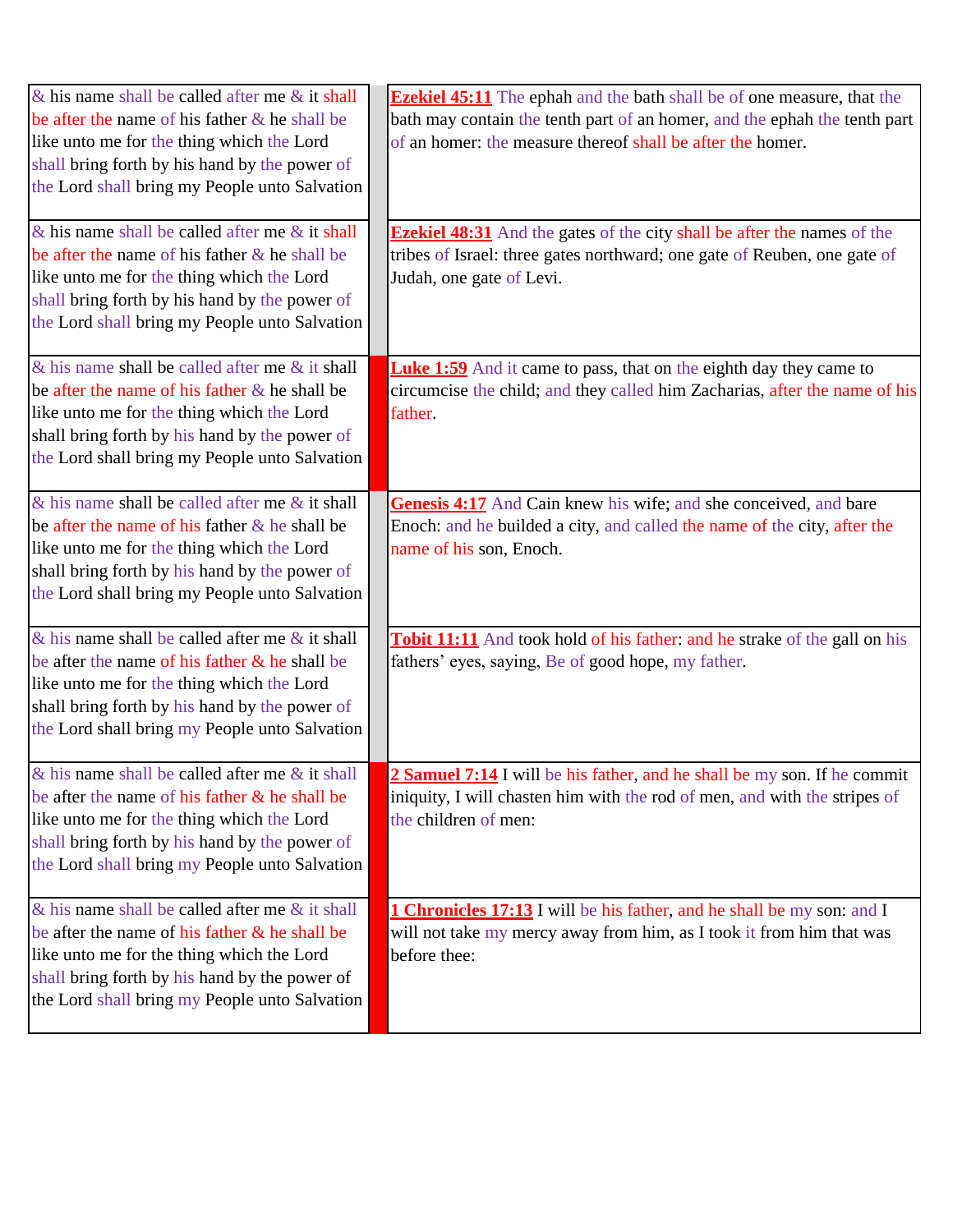| $\&$ his name shall be called after me $\&$ it shall<br>be after the name of his father $\&$ he shall be<br>like unto me for the thing which the Lord<br>shall bring forth by his hand by the power of<br>the Lord shall bring my People unto Salvation<br>$\&$ his name shall be called after me $\&$ it shall<br>be after the name of his father $\&$ he shall be<br>like unto me for the thing which the Lord<br>shall bring forth by his hand by the power of | Psalm 1:3 And he shall be like a tree planted by the rivers of water, that<br>bringeth forth his fruit in his season; his leaf also shall not wither; and<br>whatsoever he doeth shall prosper.<br><b>Jeremiah 17:6</b> For he shall be like the heath in the desert, and shall not<br>see when good cometh; but shall inhabit the parched places in the<br>wilderness, in a salt land and not inhabited. |
|-------------------------------------------------------------------------------------------------------------------------------------------------------------------------------------------------------------------------------------------------------------------------------------------------------------------------------------------------------------------------------------------------------------------------------------------------------------------|-----------------------------------------------------------------------------------------------------------------------------------------------------------------------------------------------------------------------------------------------------------------------------------------------------------------------------------------------------------------------------------------------------------|
| the Lord shall bring my People unto Salvation<br>$\&$ his name shall be called after me $\&$ it shall<br>be after the name of his father $\&$ he shall be<br>like unto me for the thing which the Lord<br>shall bring forth by his hand by the power of<br>the Lord shall bring my People unto Salvation                                                                                                                                                          | <b>Lamentations 1:21</b> They have heard that I sigh: there is none to comfort<br>me: all mine enemies have heard of my trouble; they are glad that thou<br>hast done it: thou wilt bring the day that thou hast called, and they shall<br>be like unto me.                                                                                                                                               |
| $\&$ his name shall be called after me $\&$ it shall<br>be after the name of his father $\&$ he shall be<br>like unto me for the thing which the Lord<br>shall bring forth by his hand by the power of<br>the Lord shall bring my People unto Salvation                                                                                                                                                                                                           | <b>Ecclesiasticus 13:1</b> He that toucheth pitch shall be defiled therewith;<br>and he that hath fellowship with a proud man shall be like unto him.                                                                                                                                                                                                                                                     |
| $\&$ his name shall be called after me $\&$ it shall<br>be after the name of his father $\&$ he shall be<br>like unto me for the thing which the Lord<br>shall bring forth by his hand by the power of<br>the Lord shall bring my People unto Salvation                                                                                                                                                                                                           | <b>Ecclesiasticus 5:4</b> Say not, I have sinned, and what harm hath happened<br>unto me? for the Lord is longsuffering, he will in no wise let thee go.                                                                                                                                                                                                                                                  |
| $\&$ his name shall be called after me $\&$ it shall<br>be after the name of his father $\&$ he shall be<br>like unto me for the thing which the Lord<br>shall bring forth by his hand by the power of<br>the Lord shall bring my People unto Salvation                                                                                                                                                                                                           | <b>Job 3:25</b> For the thing which I greatly feared is come upon me, and that<br>which I was afraid of is come unto me.                                                                                                                                                                                                                                                                                  |
| $\&$ his name shall be called after me $\&$ it shall<br>be after the name of his father $\&$ he shall be<br>like unto me for the thing which the Lord<br>shall bring forth by his hand by the power of<br>the Lord shall bring my People unto Salvation                                                                                                                                                                                                           | 1 Samuel 12:16 Now therefore stand and see this great thing, which the<br>LORD will do before your eyes.                                                                                                                                                                                                                                                                                                  |